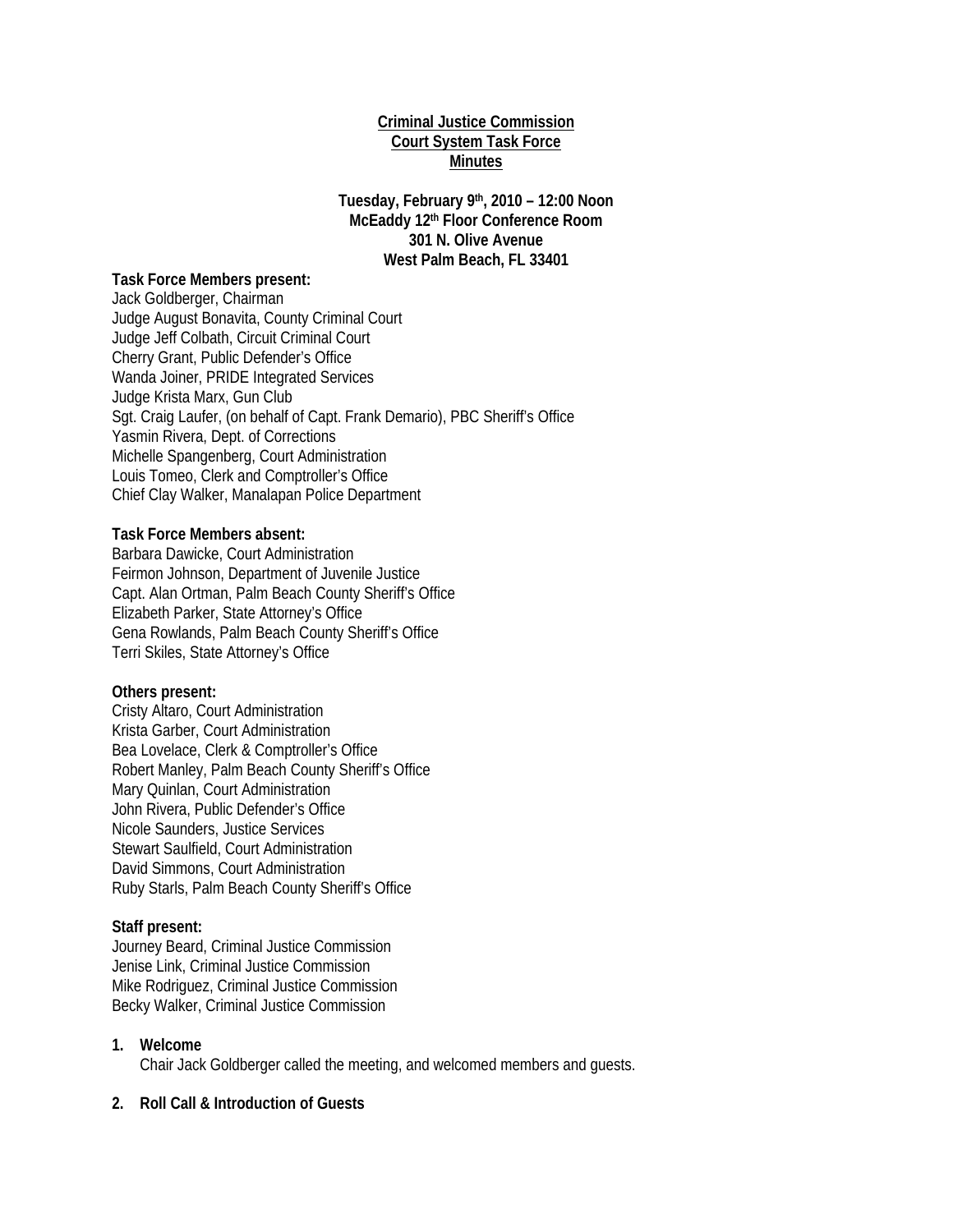Attendees introduced themselves in lieu of roll call.

**3. Approval and/or Additions to the Draft Agenda** 

The draft meeting Agenda was approved without amendments.

- **4. Approval Draft Minutes**  The draft minutes for the January  $12<sup>th</sup>$ , 2010, meeting was approved.
	-
- **5. Chairman's Comments**

The bylaws for the Court System Task Force were distributed to members for their review.

## **6. New Business**

- a. **Pain Clinics & Prescription Drug Monitoring Program**: Judge Krista Marx, Circuit Criminal, described some of the trends she is seeing in drug cases at Gun Club, briefly reviewed the Broward County Grand Jury report and their recommendations, drug abuse trends observed in Adult Drug Court, financial impact on criminal justice system of prescription drug abuse, and frequency of drug abuse overdose cases. Journey Beard, CJC, will request that PBSO Major Jim Stormes appear at the March meeting to update members on PBC efforts to combat this issue, strategic partners involved, and will provide Task Force members with recommendations from the Broward County Grand Jury Report. There was discussion about portable MRI vehicles appearing at unscrupulous pain clinics to provide a positive MRI finding in order that pain clinics can legally dispense prescription drugs. Members discussed the mandatory minimum jail sentences for possession of different types of prescription drugs.
- b. **Interstate Compact Adult Offender Supervision, F.S. 949.07:** Yasmin Rivera, Department of Corrections, described offenders who have been sentenced in PBC courts, yet would like to move and obtain residency in another state. Ms. Riviera remarked that Florida DOC must request permission to transfer the case from that state prior to the offender moving there. The typical waiting time is 45 days for the requested state to respond and allow the transfer. Procedures for applying transfer rules for sex offenders were discussed. Due to lack of applying the interstate compact rules uniformly by judges, Ms. Rivera will draft an instructional sheet about interstate compact for distribution at the March meeting. The FL DOC currently has 177 cases where the offender was originally sentenced in FL, yet has later moved elsewhere.

### **7. Old Business**

a. **Procedure for Return of Firearms:** Liz Parker, State Attorney's Office, was absent at the meeting, but notified members that she was continuing to work on contacting law enforcement agencies to obtain comments for a possible Administrative Order. Ms. Parker will report back in March.

### **8. Updates & Initiatives**

- a. **Court Analyst and County Criminal Case Manager:** Michelle Spangenberg, Court Administration, introduced David Simmons, Court Analyst, and Stewart Saalfield, County Criminal Case Manager.
- b. **Video Conference Pilot Project:** Judge Jeff Colbath, Circuit Criminal Court, reported that no action appears to be occurring on this project.It appears the PBC Facilities Dept. or Court Administration has not prioritized this project**.** Mike Rodriguez, CJC, was asked to investigate the lack of activity on this project and will report back in March.

**Remote Interpreters Court Program:** Judge Jeff Colbath, Circuit Criminal Court, commented that a dry-run conducted in his courtroom, and several issues were identified that will require correction. Chair Goldberger suggested the U.S. District Court be contacted since they are already working with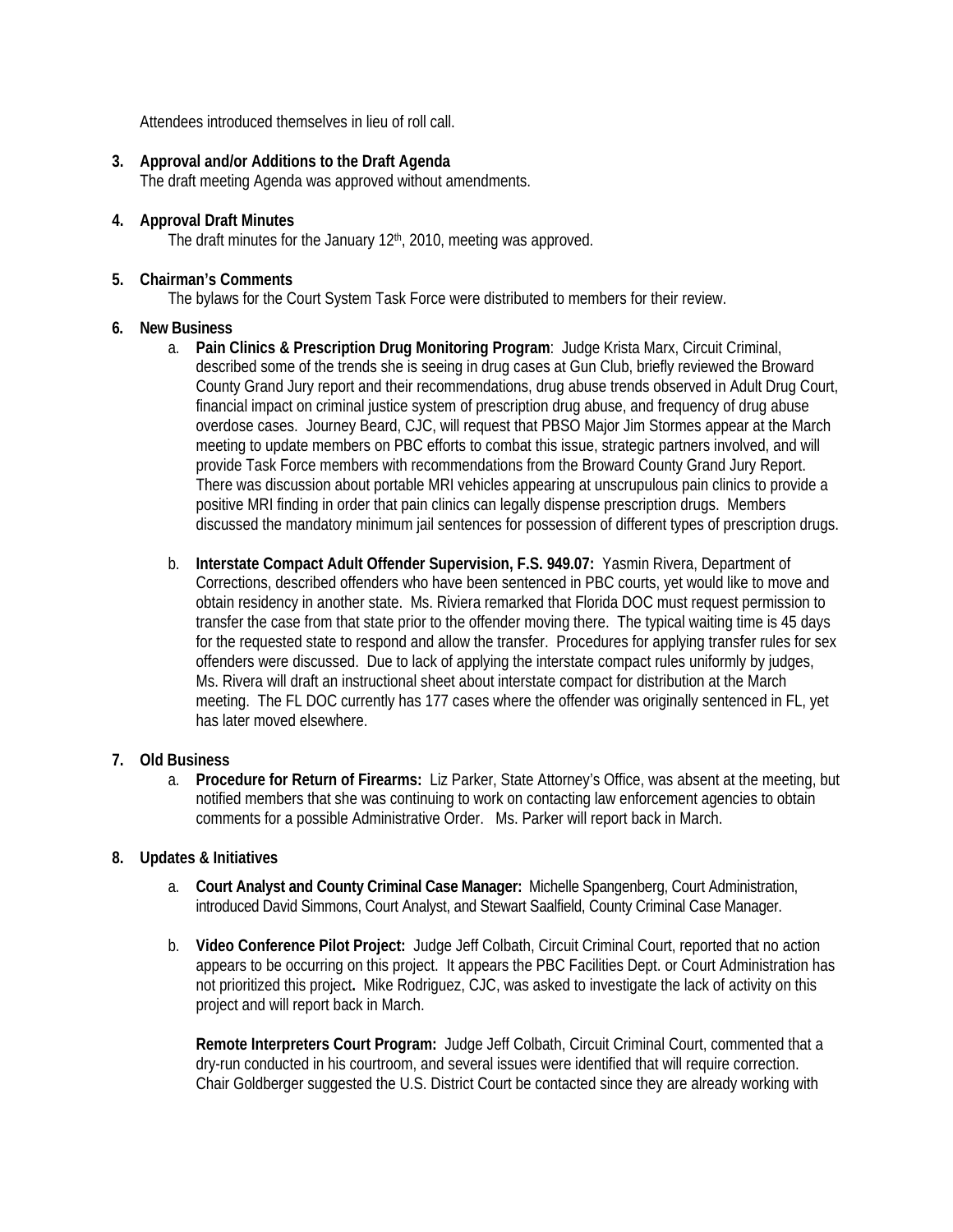remote interpreters in the federal courtrooms. Journey Beard, CJC, will report back at the March meeting.

- c. **Rescission of No Contact Orders:** Michelle Spangenberg, Court Administration, reported the Clerk's Office and PBSO Central Records has finished updating the 82-page list of Rescission Orders. Also, Ms. Spangenberg explained the newly Amended AO (4.307 – 12/09) covers all future No Contact Orders and directs when Rescission Orders should be filed. Periodic updates to prevent future backlogs will be provided to members.
- d. **Drug Court:** Nicole Saunders, Justice Services, reported that it is unsure how Adult Drug Court will be affected due to anticipated FY 2011 funding. Due to the Judge Krista Marx's efforts, the number of Drug Court participants has increased. It is now possible for the Adult Drug Court education component to be successfully completed in six months if the participant fully complies with all conditions.
- e. **BANNER / SHOWCASE:** Louis Tomeo, Clerk & Comptroller's Office, reported that SHOWCASE is anticipated to go live in October, 2010. There is a nightly conversion of data from BANNER to SHOWCASE.

**Electronic Access to Probable Cause Affidavit Images:** Louis Tomeo, Clerk & Comptroller's Office, commented the SHOWCASE vendor will be able to provide electronic access to documents and images, and he will be seeking an interpretation of the Supreme Court policy of release of records. One legal issue to be investigated is releasing records to the attorney of record versus to any member of the general public.

- a. **Juvenile Drug Court**: Cristy Altaro, Court Administration, reported that 10 participants are in the program, and Judge Alvarez is studying the possible expansion of criteria for participants in order to utilize all of the treatment dollars. An invitation was extended to Judge Alvarez to update the Task Force.
- f. **Community Justice Service Center:** Becky Walker, CJC, remarked the number of Community Court defendants was slightly lower last month, and there were 924 walk-ins during January. This program is currently being evaluated by the CJC and the report will be provided to the Task Force when complete.
- g. **Legal System Accessibility for Deaf and Hard-of-Hearing Individuals**: Chief Clay Walker, Manalapan Police Dept., described the DVD is an 11-minute program that will be used as a longer 2 hour "Train the Trainers" project. The scenario vignette is a domestic battery, and begins from the actual domestic violence incident, telephone call to the 911 Center, arrest, booking at local jail, and culminates with the defendant appearing at arraignment. The DVD showcases the services and technology available for deaf or hard-of-hearing individuals involved in the criminal justice system. The program has been rolled out statewide at a recent FL Accreditation Commission meeting for Law Enforcement and Corrections officers. Issues dealing with safety and tactics (handcuffing in front vs. back) are being studied. Journey Beard, CJC, will investigate whether the Deaf Link remote interpreter's technology might be used for general foreign language purposes in the courtroom.

### **9. Member and Guest Comments**

**Private Courthouse Entrance for Attorneys:** Judge Jeff Colbath, Circuit Criminal Court, mentioned a recent FL Bar Association article that described a Hillsborough or Pinellas County private entrance to